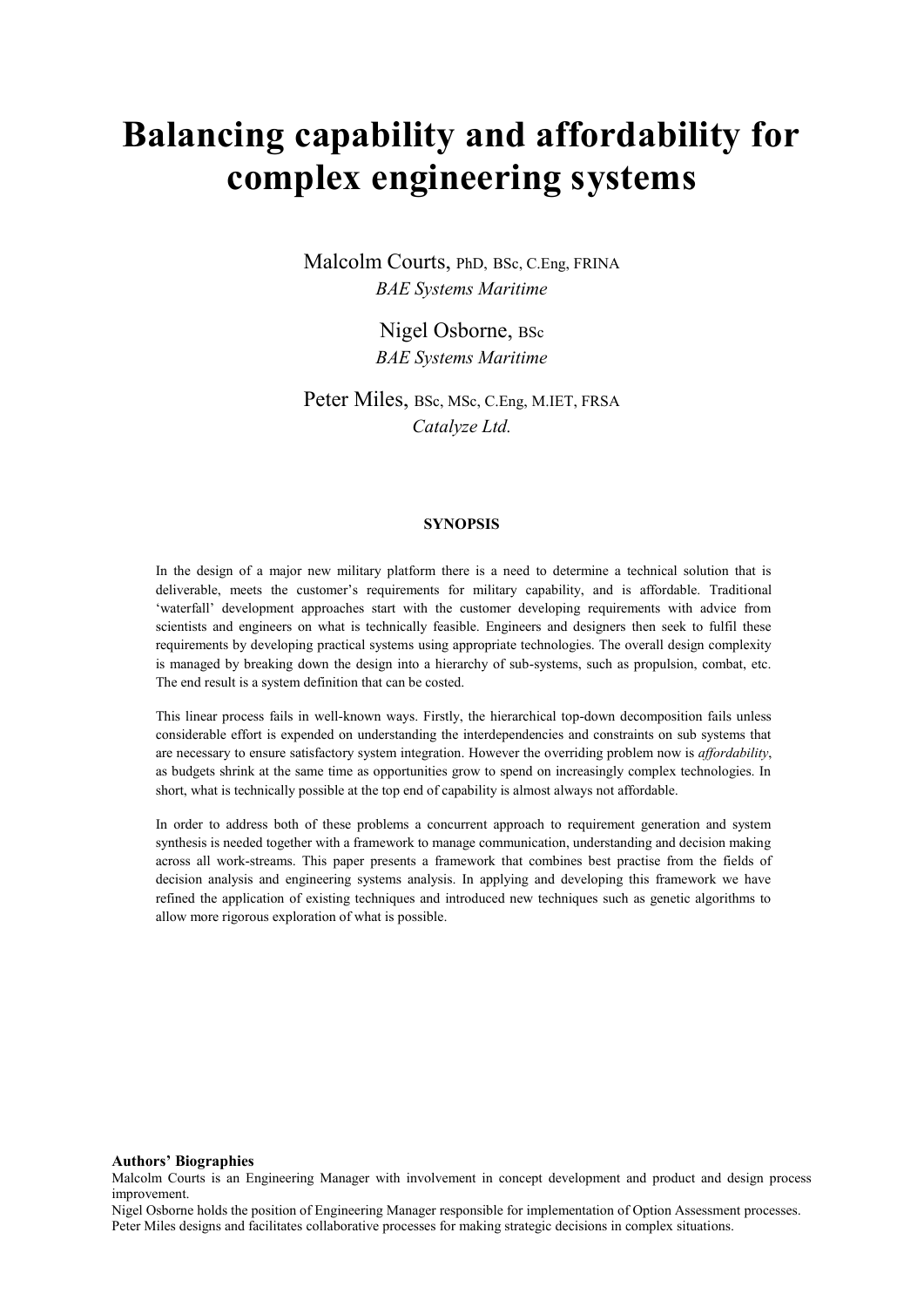# **INTRODUCTION & PROBLEM STATEMENT**



**Fig 1.** The Overall Justification Process

Figure 1 taken from Courts, Brittain, Lamble and Osborne's RINA 2012 paper on Warship trade Space Exploration: Challenges and Approaches<sup>i</sup> shows the overall conceptual Justification Process employed for a major new military platform. It looks deceptively straightforward; however there is a feedback loop which is at the root of the challenge we describe here, and which is addressed by the framework and process we have used. The arrow from Decision Analysis back to Requirements recognises the significance of *affordability.*

In the design of a major new military platform the goal is an optimised configuration, provided in an agreed timeframe, and to an agreed budget, that minimises risks in technical development and production. Traditional 'waterfall' development approaches start with the customer developing requirements with advice from scientists and engineers on what is technically feasible. Engineers and designers then seek to fulfil these requirements by developing practical systems using appropriate technologies, either off the shelf or developmental. The overall design complexity is managed by breaking down the design into a hierarchy of sub-systems, such as propulsion, combat, etc. The end result is a system definition that can be costed.

This linear process fails in well-known ways. Firstly, the hierarchical top-down decomposition fails unless considerable effort is expended on understanding the interdependencies and constraints on sub systems that are necessary to ensure satisfactory system integration. (This is well recognised and the disciplines of system analysis and integration must be applied at every stage.) However the overriding problem in current times is generally affordability, as budgets shrink at the same time as opportunities grow to spend on increasingly complex technologies. In short, what is technically possible at the top end of capability is almost always not affordable.

In order to address both of these problems a concurrent approach to requirement generation and system synthesis is needed together with a framework to manage communication, understanding and decision making across all work-streams. Best practise from the fields of decision analysis and engineering systems analysis is used to create a 'socio-technical' process which brings together appropriate stakeholders at key points, with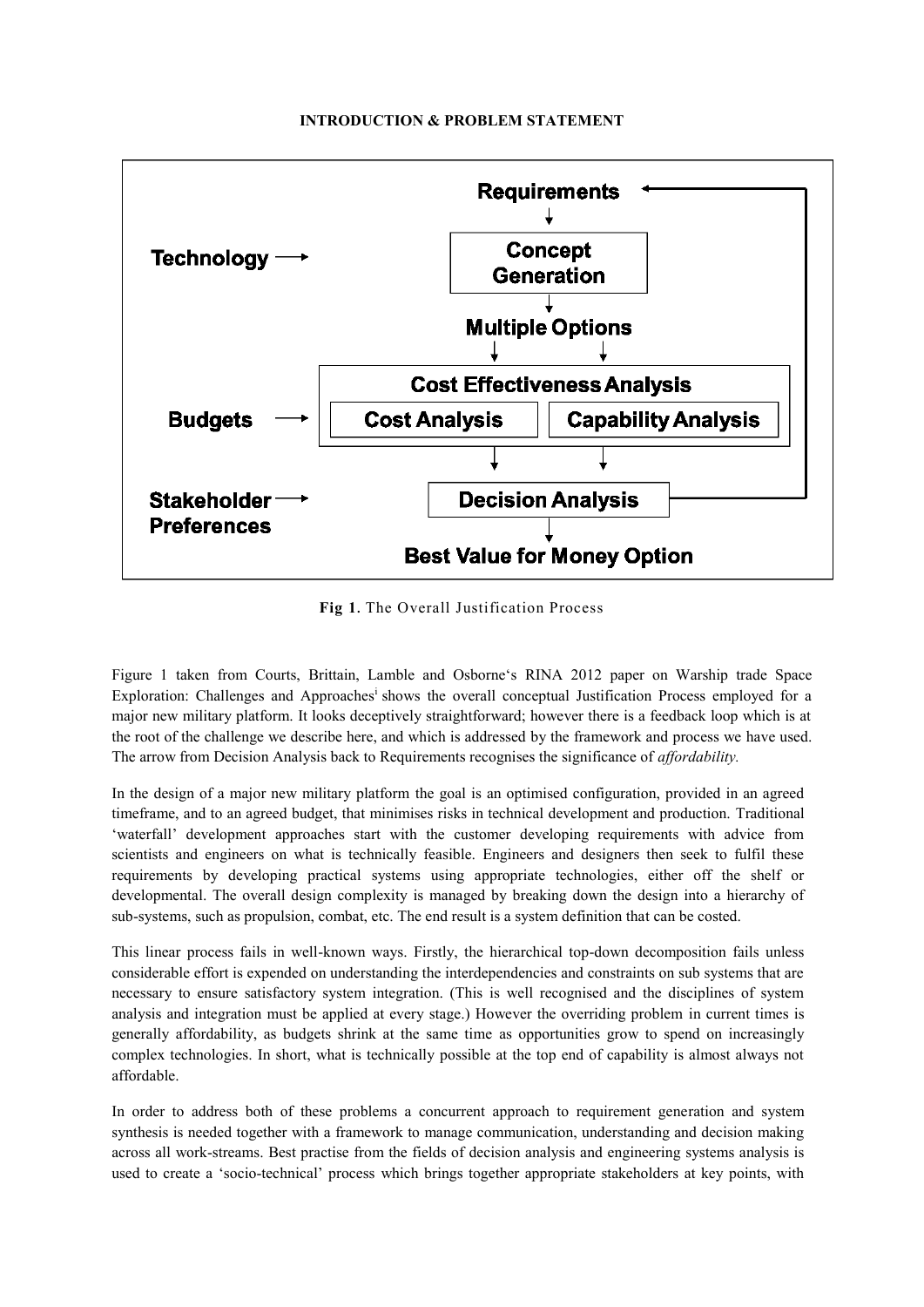software tools providing a bridge between requirements generation and system synthesis. The framework enables effective communications, and unleashes the collaborative creativity that can resolve typical capability/solution/cost balance issues. A combination of top-down and bottom-up processes are employed, with the ability to regularly 'close the loop' between what is being asked for and what is both technically and economically feasible, Figure. 2.



**Fig 2.** Balancing Aspiration with Affordability

If not for the consideration of affordability, the systems design process would be much easier. However, in the real world where budgets are finite and the 'conspiracy of optimism' is recognised and being forcefully addressed, the constraint of affordability introduces new interdependencies and hence complexity - a more expensive technology in one area of the platform will tighten the cost constraints elsewhere.

In this situation, the requirements themselves must be traded, and a process is required to do this in a fair and manageable way. The customer can (and should) state target capabilities. Ideally then a large number of potential design solutions will be considered, allowing the selection of one which provides both value-formoney (optimised cost-benefit over the whole lifecycle) and is affordable (fits an annualised spend budget).

The process is of course highly technical, but it is also *social,* and a large number of diverse stakeholders need to be actively engaged at appropriate points (not just consulted or informed).

## **DEVELOPMENT OF DECISION ANALYSIS AND DECISION CONFERENCING**

Decision Theory was introduced in 1961 by Howard Raiffa and Robert Schlaiferii of Harvard University's Business School. Raiffa and Ralph Keeney<sup>iii</sup> went on to develop multi-attribute value theory (including utility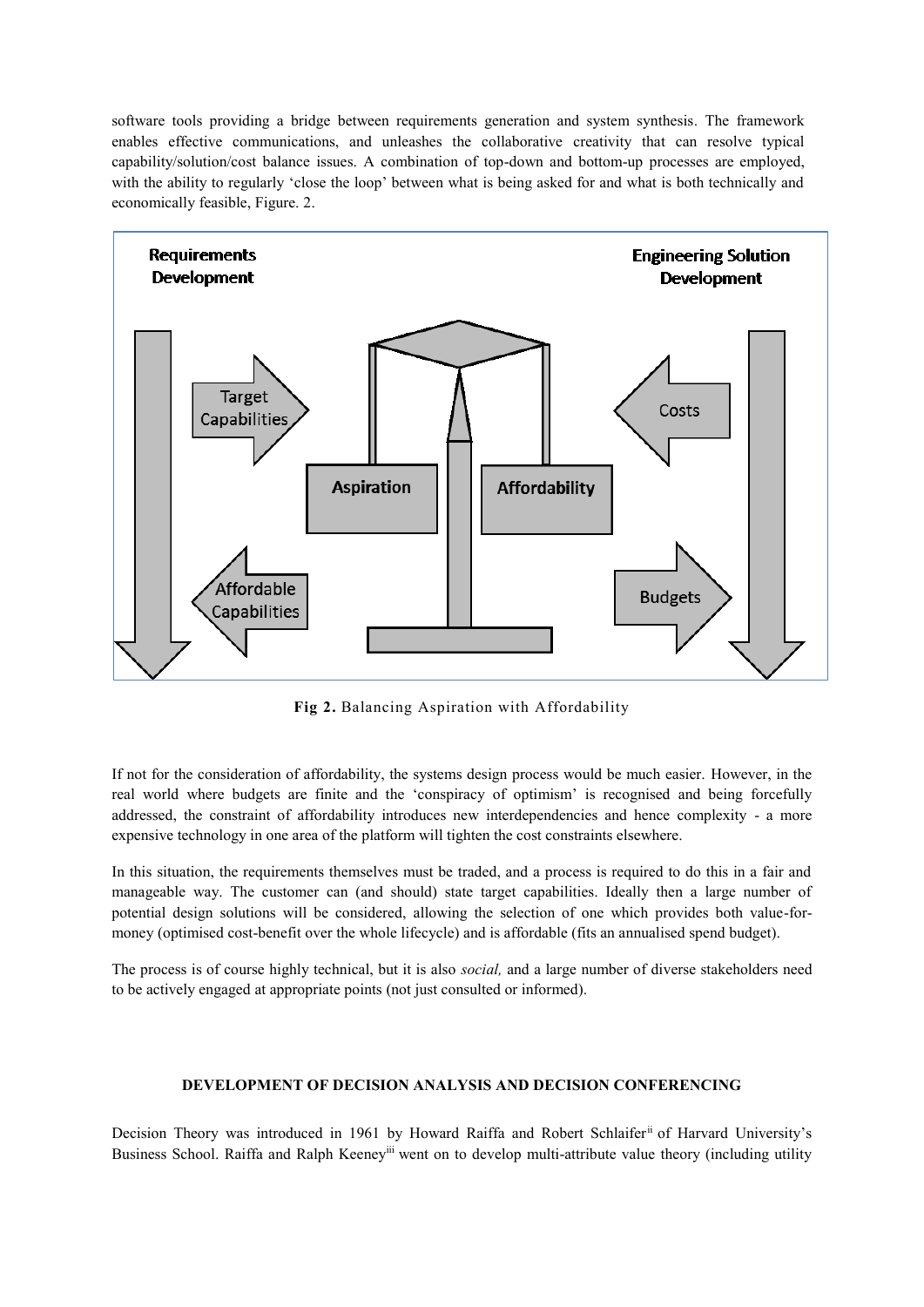theory) in 1976. The term Decision Analysis was coined by Ron Howardiv of Stanford University in 1964. Through the work of these pioneers and their contemporaries, the mathematics of the field was established.

Since these early days there has been a keen interest from the military sector, with its history of large scale and very expensive development activities which naturally established a high value for good decision making. The natural human tendency to make decisions based on one or two key criteria (such as cost, or firepower) was revealed as inadequate, especially as the key criteria chosen could naturally be highly subjective but needed to be stable for at least the length of the programme development to avoid costly changes in direction. In other words, there is a very high cost of getting decisions wrong in defence platform development, and consequently a high interest in making those decisions as robust to challenge as possible. Multi-attribute decision analysis met this need, and a practical guide was published by Dr Larry Phillips<sup>v</sup> and other authors in the late 1970s.

Decision Conferencing<sup>vi</sup> had been developed in the late 1970s by Dr Cameron Peterson, as a response to the difficulty in conducting a single decision analysis for a problem with multiple stakeholders, each of whom takes a different perspective on the issues. The approach was taken up in 1981 at the London School of Economics' by Phillips, who integrated into the facilitator's role many of the findings about groups from work at the Tavistock Institute of Human Relations.

All of the techniques described above can be applied in the context of options selection (selecting one option from many), and also portfolio optimisation (selecting a combination of options from a wider choice).

These approaches are now broadly established as best-practise for large-scale defence systems engineering projects, and are evolving towards a closer integration with the overall systems design process as described in this paper.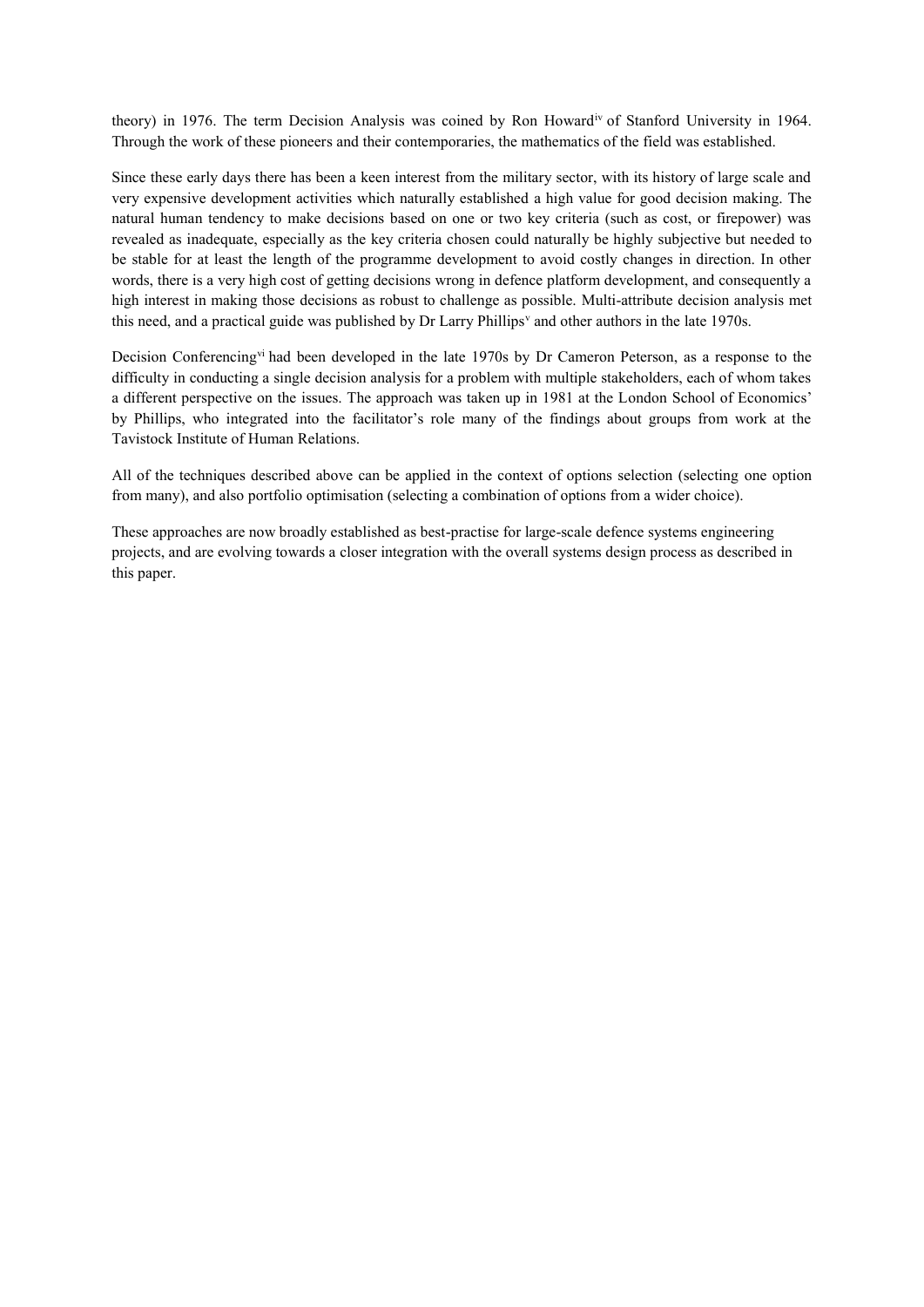## **THE PARALLEL ACTIVITY STREAMS**



**Fig 3.** Parallel Activity Streams

Figure 3 illustrates the primary parallel streams of activity, and how they are linked to create a coherent process. At the centre is an 'Assessment Framework'. The Customer's capability requirements are communicated into this framework by a 'Benefits Tree', a hierarchical statement of key requirements, expressed (e.g.) in terms of military doctrine. This Benefits Tree is carefully weighted (a process that needs to be iterated periodically as the Engineering Solution is developed, and as the ranges of potential capability become better understood).

The Engineering Solution links into the Assessment Framework by means of 'Measures of Performance' (MoPs), such as 'top speed'. The MoPs themselves are the key drivers for high level Measures of Effectiveness (MoEs) such as 'the ability to intercept an enemy'. The MoEs in turn are direct measures for the capability requirements enshrined in the Benefits Tree. The linkage between MoPs and MoEs or benefits can be considered as Influence Factors and can be obtained by a combination of

- Operational analysis
- Operator judgement and experience

The remaining key parameter is Cost. The cost of the Engineering Solution, and the multiple Options considered for comparison, are communicated to the Assessment Framework via a Cost Model.

The Assessment Framework brings all these key components together in way that enables communication between the diverse set of stakeholders involved in the whole process, including military commanders, equipment users, engineers, operational analysts and cost modellers.

The most convenient output from such a process is a cost benefit plot, as shown on the right of figure 3, showing how system solutions compare across the whole range of potential cost and capability. This can be considered as a Trade Space within which the optimum solution may be found and justified. The prime objective of any Trade Space exploration process must be to push the boundaries of the cost benefit plot in order to maximise System benefit at any given cost level.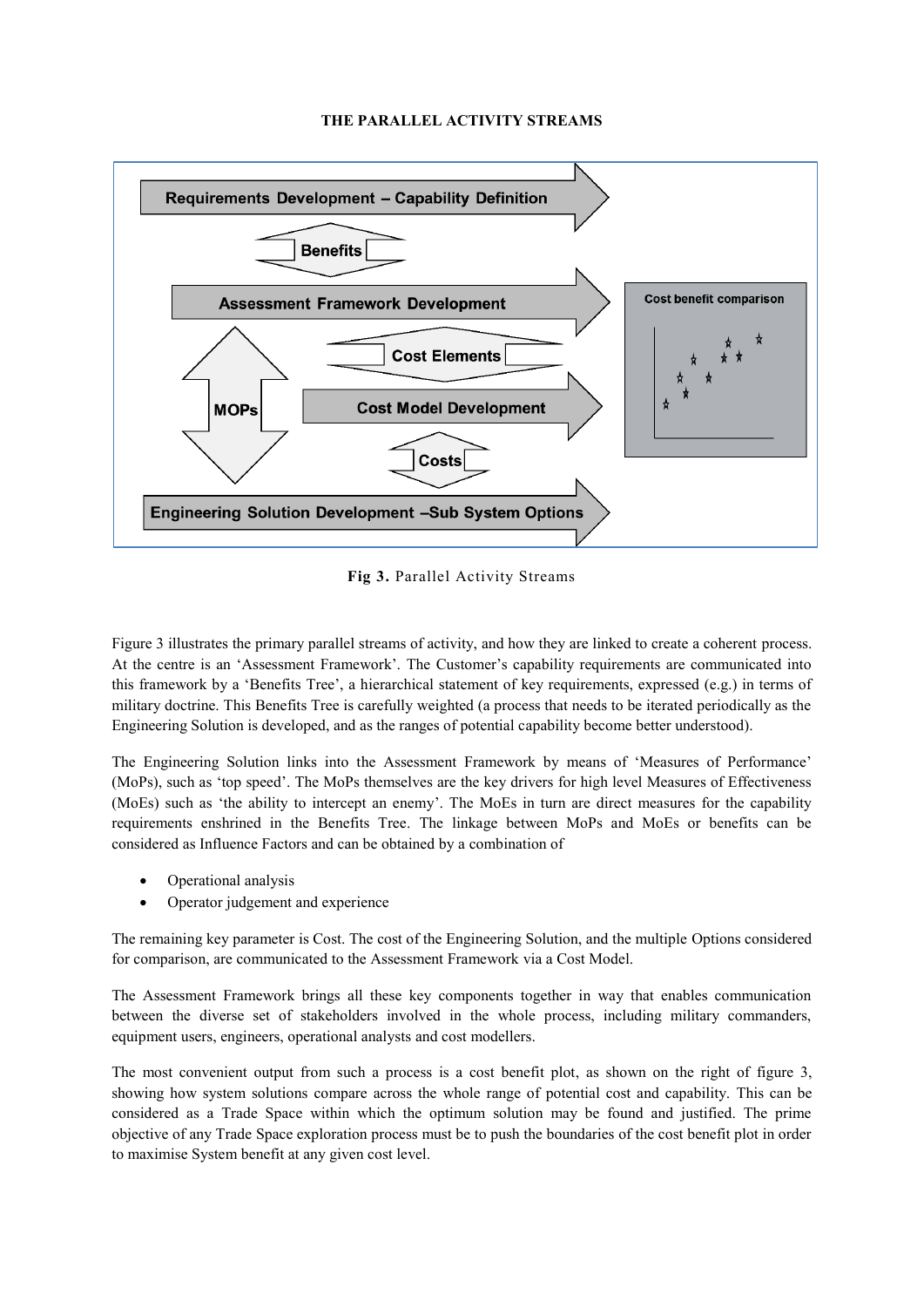# **PROJECT CONTEXT**

In the early Concept Phase of a project the imperative is to establish within the requirements a target general level of system capability that is both realistic and affordable and can be potentially achieved and delivered. In order to do this a wide Global Trade Space survey is undertaken. At this stage as many complete System concepts as possible must be synthesised that deliver capability levels across the whole range of potential cost and benefit. These solutions are often generated with the help of a computer aided concept modelling tool. However they are obtained each of these candidate Systems must be assessed against the evolving requirements using the System Assessment Framework described above.

This Global Trade Space is used to focus the requirements such that they describe a solution space corresponding to a promising region of cost and capability that can then be explored in more detail in an engineering Feasibility Study. This is best performed by selecting one or more promising baseline system solutions and then undertaking a process of sub system design exploration and optimisation to improve the baseline solution in a process known as Local Trade Space Optimisation.

The part of the process concerned with establishing benefits and establishing how they are assessed, is very similar across both the Global and Local studies. The processes start to differ in terms of the alternatives assessed within the framework. In the Global study whole system solution alternatives are assessed, while in the Local study it is sub system alternatives that are considered and then synthesised into optimum solutions. Such a process using sub system synthesis optimisation techniques is described in the rest of the paper as it was applied in a recent military platform design project.



# ASSESSING THE OPTIONS – THE 'ORDER OF PRIORITY'

**Fig 4.** The Options Assessment Process

Figure 4 shows the decision process followed. The Customer requirements for capability were captured in a Benefit Tree, which was itself structured according to high-level requirements such as military doctrine (this was done as a workshop with military commanders). In parallel with that activity, a menu of sub-system Options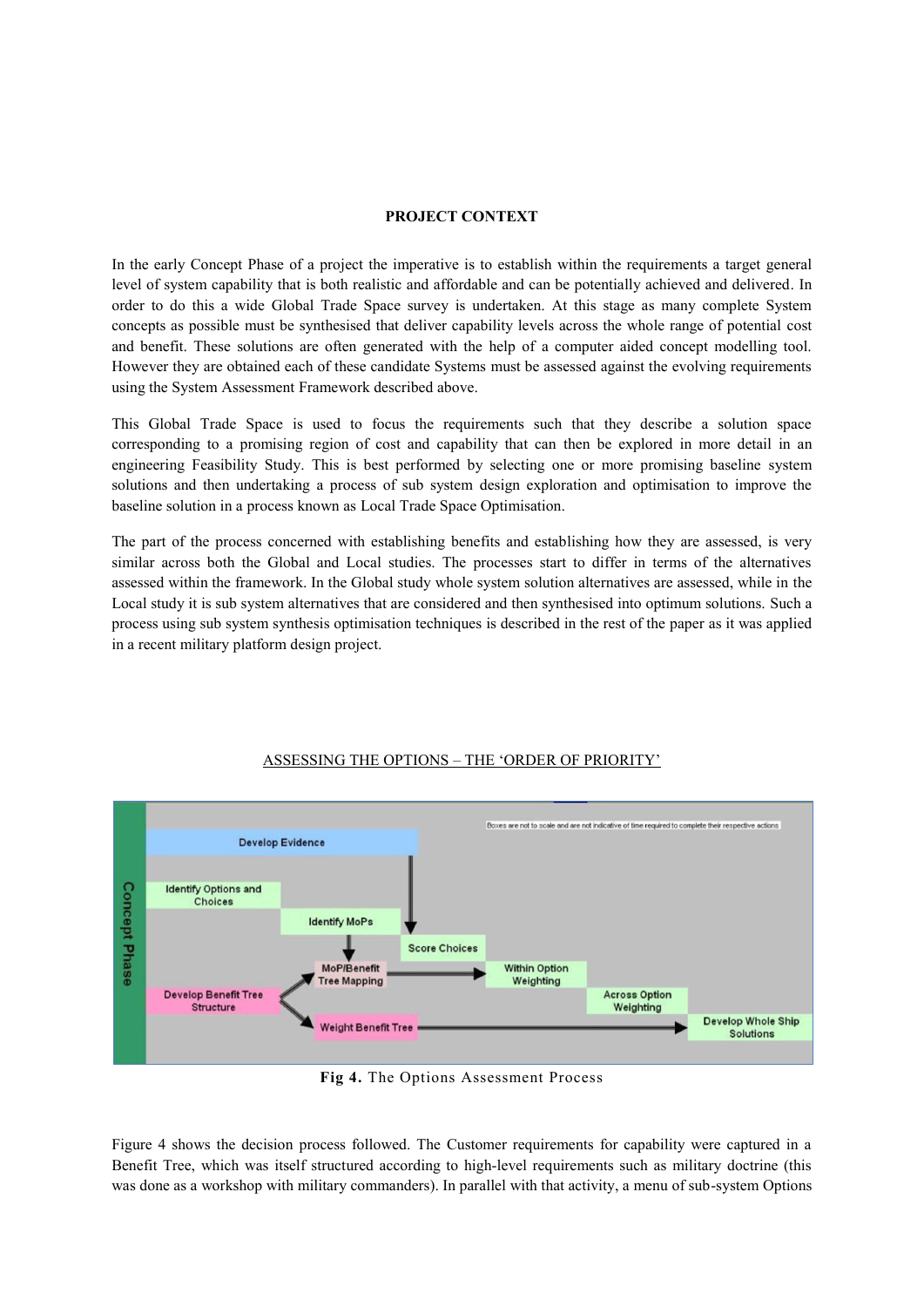was developed (the rows in Fig 5), each of which had a number of Choices (the columns). There was then a set of workshops, one for each Option area, to describe the Choices and to identify the MoPs that could be used to differentiate between the Choices. Each of these MoPs was then mapped against the Benefit Tree (if no mapping was found, the implication was that the Customer did not care about this MoP, hence it could be discarded; although in some cases this information was fed back into the process of improving the Benefit Tree). The detailed description of each Choice that was produced by this process then formed the basis for costing activity. Templates were designed to elicit the information required to drive the process, these were populated before, during and subsequent to the workshops.

Data was then collected to inform the MoPs, and an initial Hiview3<sup>vii</sup> model was built for each Option. Subsequently another round of workshops were held, this time to score each Choice against each MoP, and then to weight the MoP according to how each one contributed to the Benefit Tree (this was called the Within Option Weighting). At each workshop detailed notes were taken to record data sources and the logic behind judgements, including arguments and counter-arguments where appropriate. These meeting notes and the software models together provide detailed transparency and traceability, with a clear audit trail as demanded by the customer.

Subsequently in a 2-day workshop an 'Across Option Weighting' exercise was performed to establish a benefit measure that was consistent across the whole Option set.



**Fig 5.** The Options Menu

Figure 5 (reference i) shows the general format of the Options menu. Each row represents a sub-system of the platform (such as the propulsion system), and the columns represent the Choices within that Option. A complete system is represented by one Choice from each Option. Shading indicates the current Reference Design, a particular selection of Choices used as a baseline. In principle, every combination of Choices through the whole set of Options represents a complete configuration of the platform. Of course some of these will make more sense than others, and there will be a wide variation in overall cost. In general the Choices in column A are the lowest cost, with cost increasing as we move toward the right of the menu.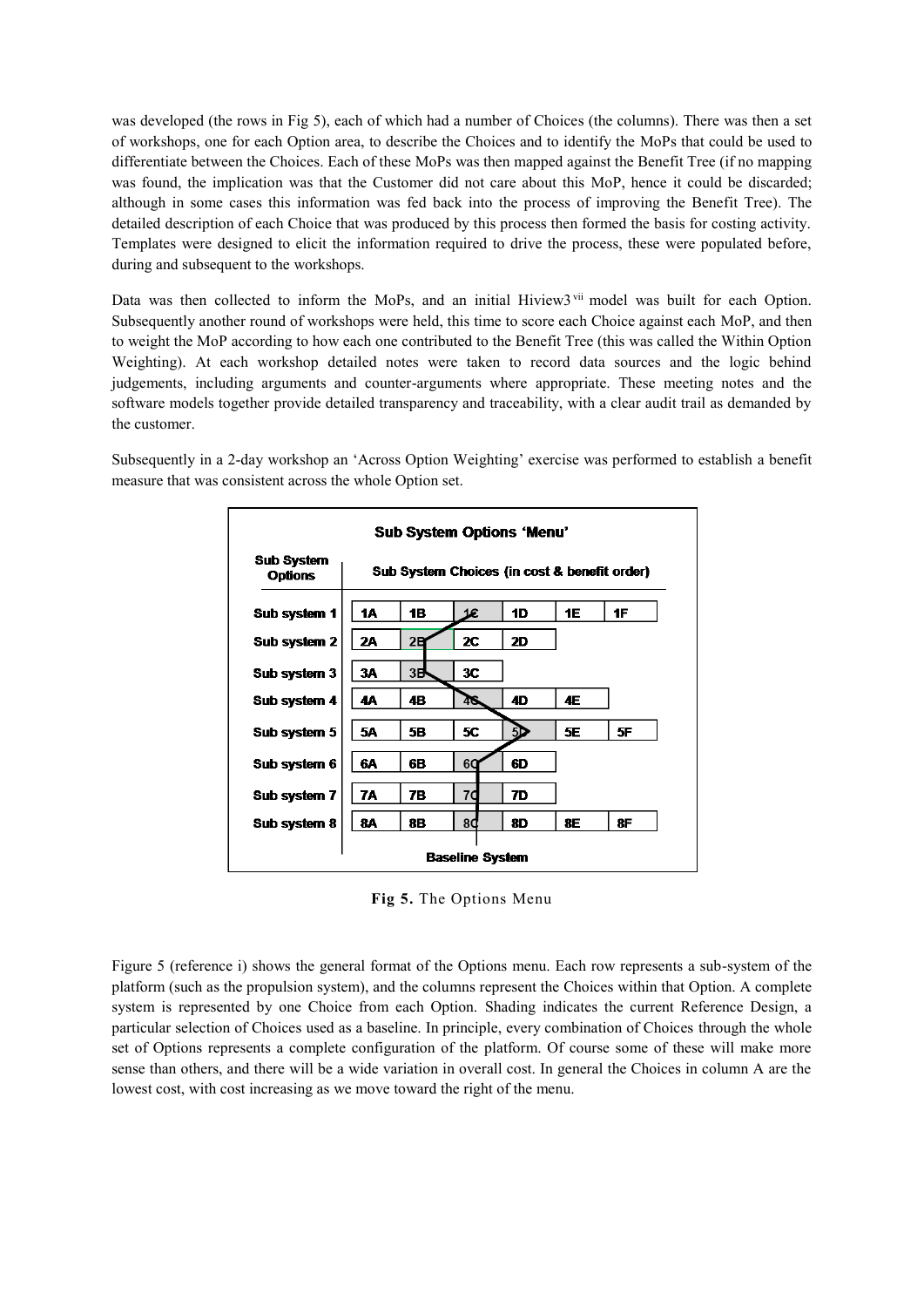

**Fig 6.** Measures of Performance Mapped to the Benefit Tree for a Single Option

Figure 6 shows the subset of the Benefit Tree that is mapped to Measures of Performance for one particular Option. In this example there are 4 MoPs. Note that Cost is captured in this same model; in this case it holds Non-Recurring Expenditure (NRE), Unit Purchase Cost (UPC), and Total Life Costs (TLC). Given this Value Tree we have enough information to model the Order of Priority for an Option, ie the ranked order of cost and benefit for the 5 different Choices.



**Fig 7.** Order of Priority, as Shown in Hiview3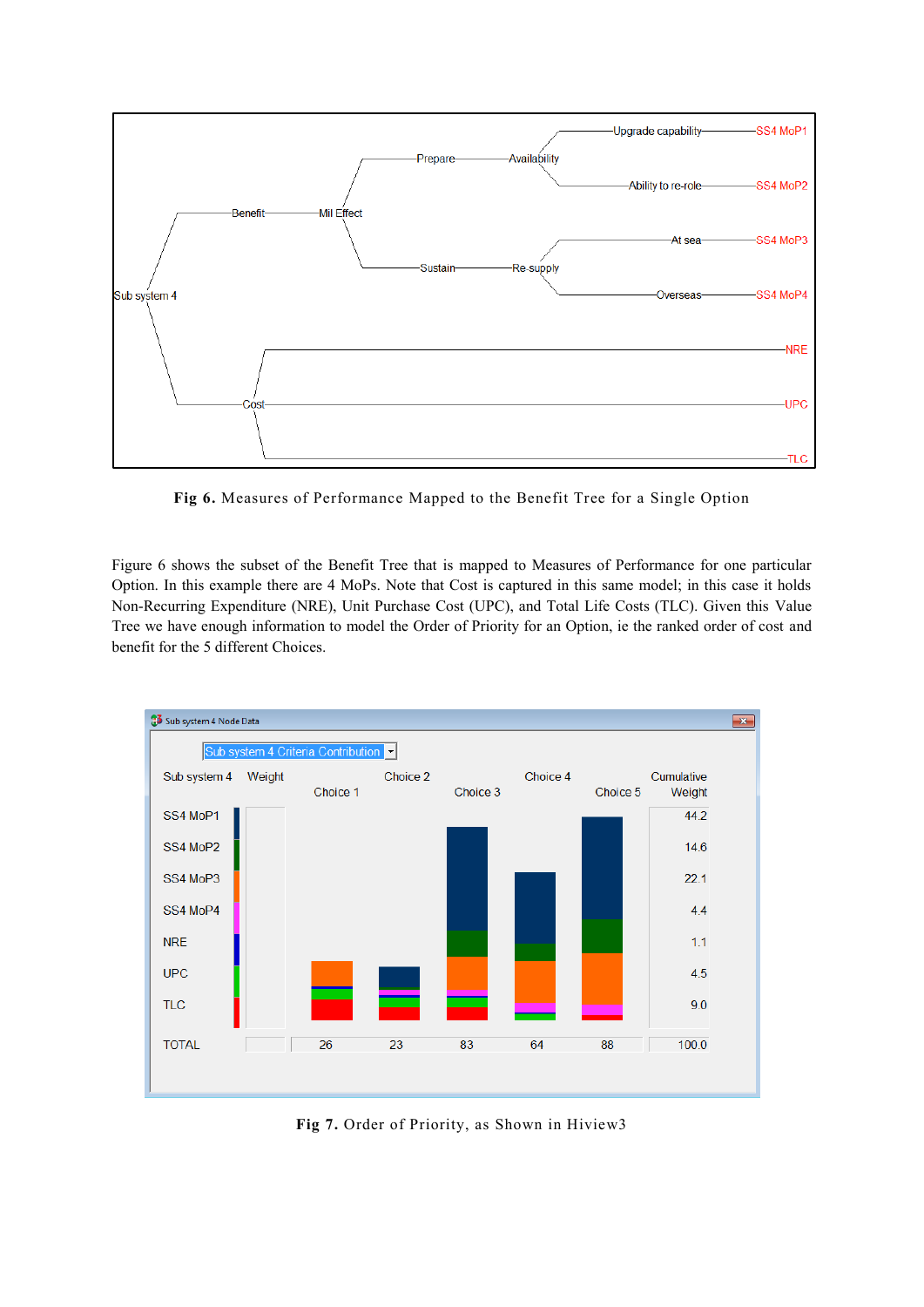Once the model is scored (using data where appropriate and available, otherwise the best judgement of the experts and stakeholders involved), and weighted (again using data and judgement), it is possible to review and reflect on what the model is revealing. This can be both analytical and a creative process; sometimes new potential Options become apparent.

Figure 7 shows the Order of Priority for 5 Choices available in Sub system 4; the higher the bar the better the Choice. The colours of each segment of the bar indicate the contribution made by each criterion.



**Fig 8.** Trade-off Map

Figure 8 shows a typical trade-off map produced by the Hiview3 tool. In this case the trade-off between Benefit and Cost is shown (note that low cost is indicated by a high preference score, high cost by a low preference score, so Choice 1 has the lowest cost and 5 the highest). Any pair of criteria (or nodes in the value tree) can be compared in the same way. In principle the best Choice would be toward the top-right of the chart, i.e. performing well against both criteria. Sometimes these charts show that certain Choices (eg Choice 2 and 4 in Figure 8) are 'dominated', i.e. would not be selected on the basis of either parameter. In other cases it becomes apparent that a new Choice, perhaps combining characteristics of existing Choices, would be better, and so the process supports creativity.

#### **GENERATING OPTIMUM SYSTEM SOLUTIONS**

Once the Choices for all Options have been optimised and developed the next stage is to synthesise complete System solutions that can be shown to represent the best possible value for money. System solutions comprise one Choice from each Option in the Option Menu, Figure 9 (reference i). It can be seen that once the number of Options and associated Choices increases then a combinatorial explosion of potential System solutions exists. As in most things a law of diminishing returns applies that states that for the best solutions the rate of increase in benefit as more money is spent decreases. The best solutions thus lie on an optimum Pareto Front (Figure 9) (adapted from reference i).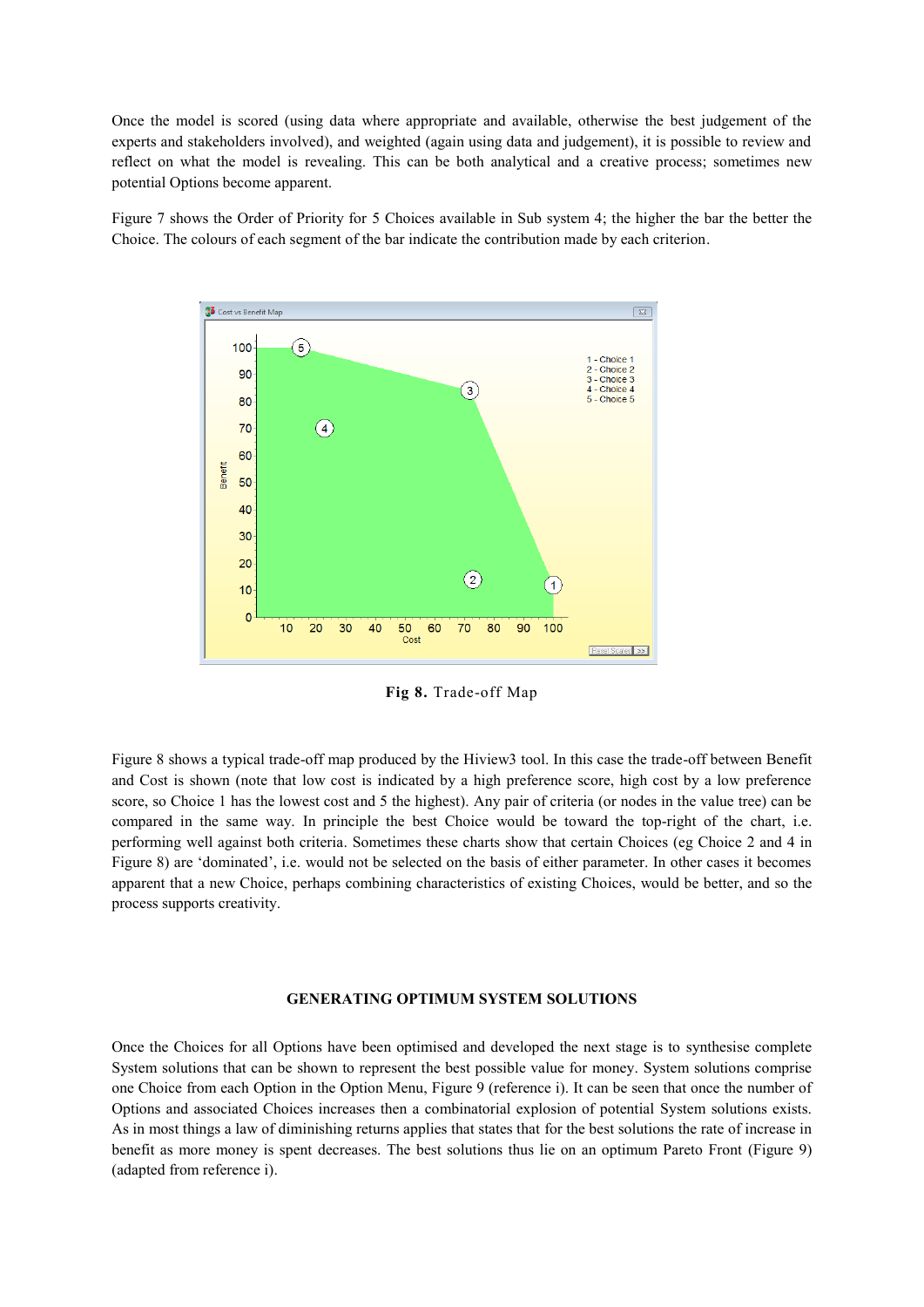

**Fig. 9** Optimum Systems Solutions from Option Menu

It is of course impossible to explore all combinations but any solution that can be shown to lie on the optimum front is potentially of interest as it represents the best value for money at that cost point. Provided that the benefits and costs have been combined and weighted in accordance with preferences based on value theory throughout the process then it is possible to determine membership of the idealised, i.e. purely convex, optimum front by direct calculation. This approach is implemented in the Equity3 $\overline{v}$ <sup>iii</sup> tool. This tool can be used provided the data from the linked Options menu, MoPs and Benefits tree is pre-processed before input to provide a direct link between the Option Choices and the Benefits. Alternatively the idealised front finding calculations can be performed directly in a large dedicated spreadsheet.

# **IMPROVING THE PROCESS**

The method and toolsets used up to this point assumed preferential independence between all Option or sub system Choices i.e. there are no restrictions on which Option Choices can be selected in conjunction with any others. In many cases this is fine but with any complex engineering system it becomes increasingly difficult to maintain the independence of the Options. In addition, as the number of Options increases the idealised convex optimum front simplification becomes a limitation as the plethora of solutions that lie on the actual optimum front at cost points between the members of the idealised front will be of real interest and the only way of investigating them is by trial and error. Finally the front finding algorithm approaches only work in 2 dimensions, total benefit and total cost. In practice there may be constraints on other cost or benefit components such as the UPC component of total cost. In a 2D optimisation model any additional parameter would have to be manually checked for each system solution generated. The inability of the algorithms to accept constraints thus becomes another limitation, although manageable provided the number of constraints is limited.

In recognition of these limitations and the complexities of using bespoke spreadsheets, a System Engineering general purpose Functional Analysis software programme, BAEFASIP, was adopted and developed to support the process as illustrated in Figure 10. This new tool was used in the later stages of the project to provide additional data that could not be obtained through the existing methods. This both provided a means of validating the toolset and also furnished clarity to the project on the range of options open to them within their budget.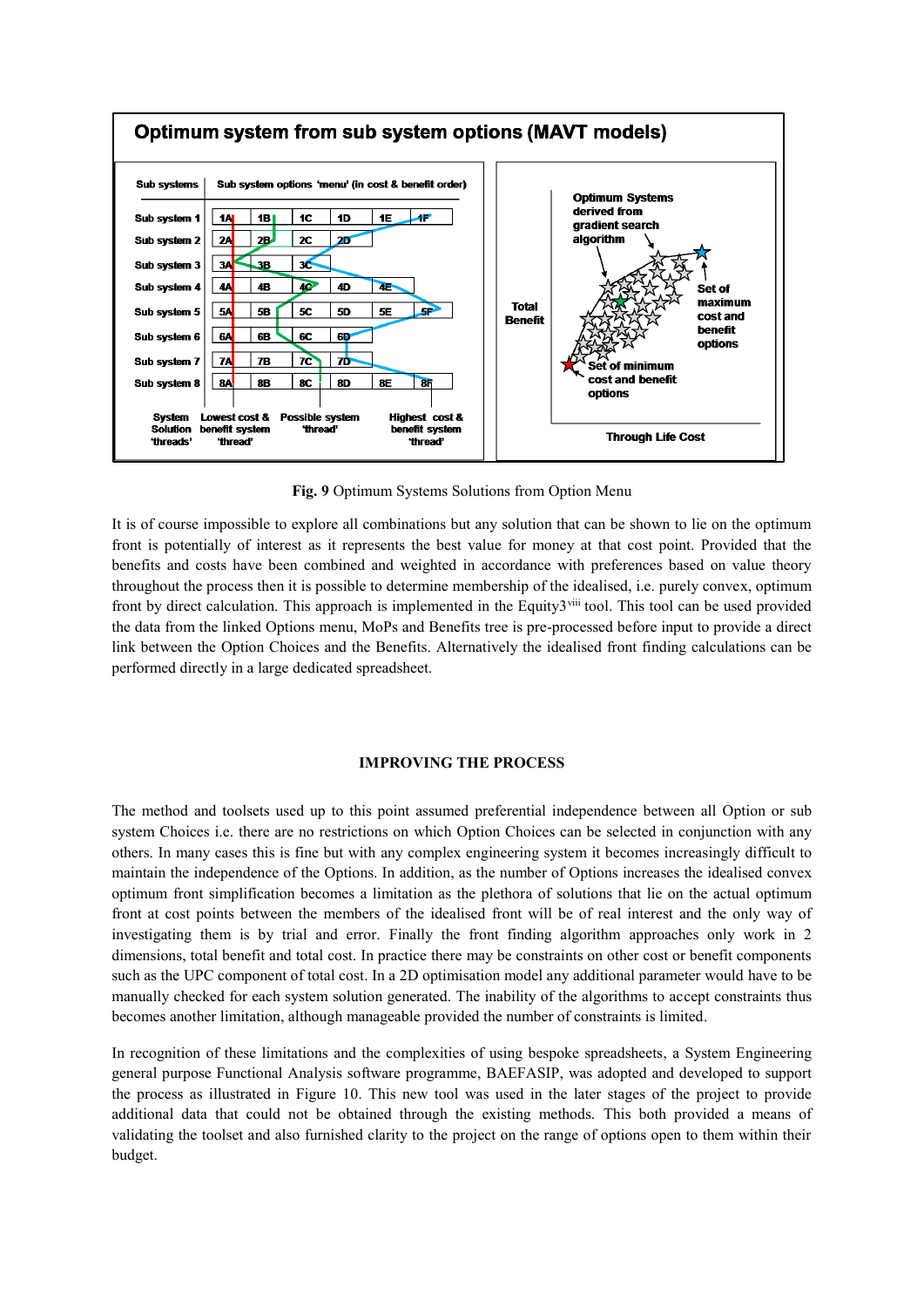

**Fig. 10** Cost Effectiveness Toolset

The BAEFASIP tool for Engineering System analysis provided the following features:

- Designed to model linkages between equipments/subs systems, functions and roles/capabilities, data trees with multiple properties and a wide variety of data operators. In the case of the project described, the MoPs corresponded directly to the functions layer in the programme while the Benefits tree layer mapped to the roles/capabilities layer.
- Uses a Genetic Algorithm (GA) to search for the optimum front thus removing the need to assume a purely convex front. For models with many sub systems this can mean a population of up to a thousand optimum solutions can be generated in one run. Each run may not find all possible Pareto front members as the GA has a finite population, but repeated runs with different random seeds in the breeding process will soon expose how well the front is defined. However with such a large population the sheer density of solutions gives a very clear indication of the most important Option Choices at any particular cost level.
- Ability to apply constraints on any calculated parameter (benefit or cost). The programme can also drive solutions into the constrained solution space rather than just disregard them.

The optimum front generated by the BAEFASIP programme is shown in figure 11 (reference i) together with a set of system solutions constrained in cost to a narrow region around a chosen cost level, only one of which could be identified by the idealised front search algorithm initially used by the project.

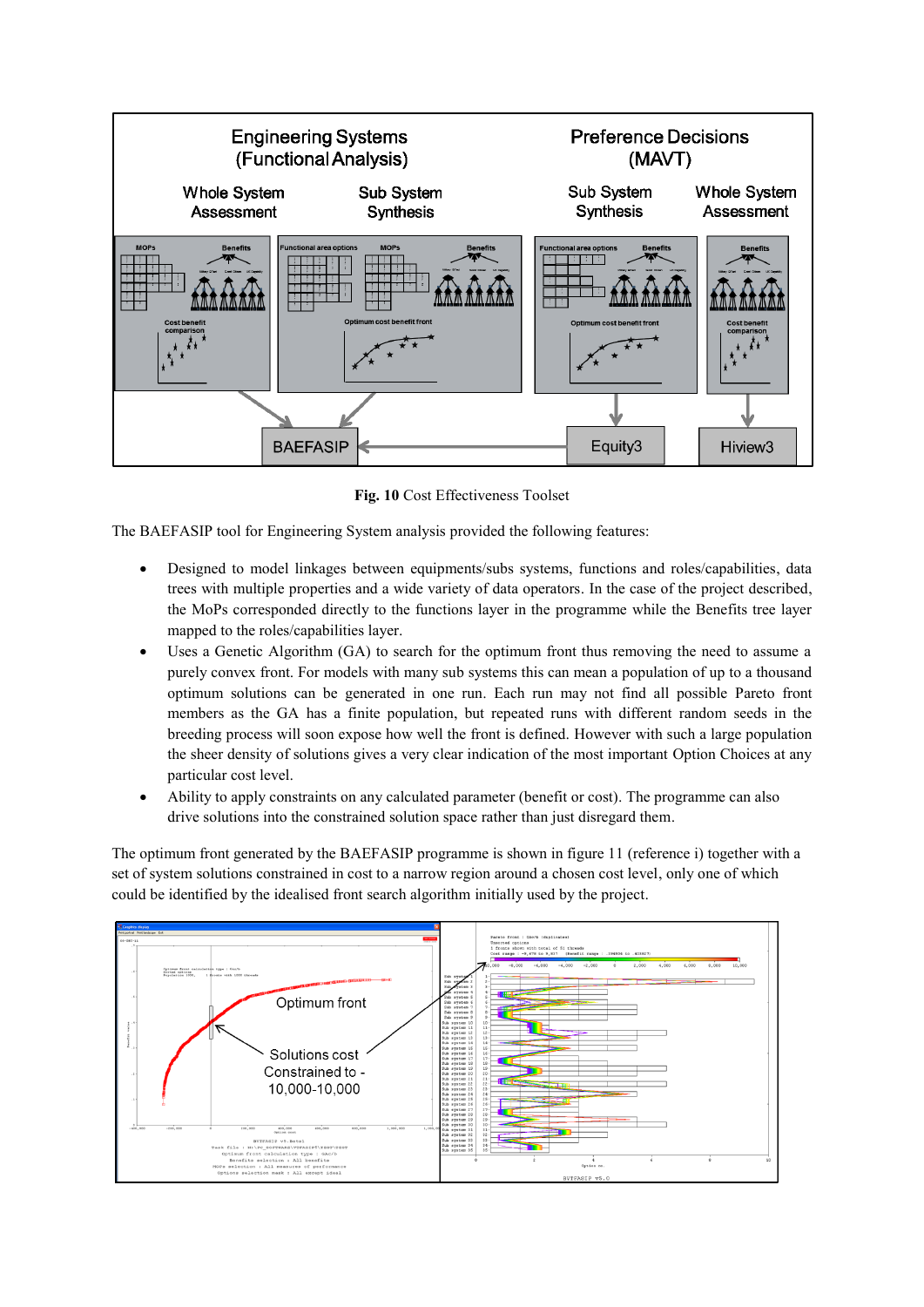# **Fig. 11** Optimum Front and Cost Constrained System Solutions

It can be seen that the system solutions from the narrow cost constrained band on the front show that the Choices for some Options are invariant whilst others can be swapped around or traded without really affecting the overall value for money. This additional information was used to support the project Capability Decision Point (CDP) submission by indicating where further sub system trades could be performed in the subsequent stages of the project without significantly affecting the overall budget and measure of delivered capability.

It must be remembered that for the engineering system under consideration all the costs and benefits for the Option Choices could only be generated with reference to a baseline design. The data was generated by considering the effect of each Option Choice on the baseline independently. The process therefore assumes that to a first approximation all the Options are additive in both the benefit preference and engineering senses. In both cases, particularly for the engineering issues, this assumption must of course be confirmed by further design studies on the proposed System solutions recommended by the process.

As a result of experience gained during the project, subsequent development of the toolset has added:

- Ability to generate fronts in multiple dimensions (4 is the practical limit of human visualisation, i.e. a 3D surface coloured according to a fourth variable).
- Ability to incorporate rules that allow or disallow particular combinations of different Option Choices. The programme finds compliant solutions rather than eliminating non-compliant ones so maximising the number of viable solutions in a given population.
- Ability to generate optimum fronts that are robust to uncertainty in particular data values without increasing run time.
- Ability to trade capabilities at the same time as sub system solutions.

There is of course a large amount of effort involved in generating the data for such an analysis. Much of the data is generated anyway within sub system teams but what the process does is provide both a focus for each team and also a communication framework across the project that puts into perspective the contribution of each system element to the overall system cost and capability.

Process improvements under consideration for the future include the explicit modelling and trade-off of risk and uncertainty.

## **CONCLUSIONS**

In conclusion it can be seen that to ensure requirements are pitched and solutions generated that are both affordable and represent best value for money, a combination of assessment approaches and tools are required. The levels of assessment will vary from early high level judgements to low level detailed analysis as the requirements, solutions and understanding develop during the project. The process and tools used must allow for this range of depth of detail and also be flexible in how they can be applied. It is also vital that they are both simple to use and most importantly generate information that is easily understood and communicated to all stakeholders.

The assessment processes and toolset described have evolved during the recent evolution of a complex military platform. They were extensively validated throughout this process by

- Reproducing the data generated by existing tools.
- Reproducing the extensive manual and spreadsheet calculations initially used by the project to implement the multi-level sub-system Option, MoP and Benefit Tree analysis process.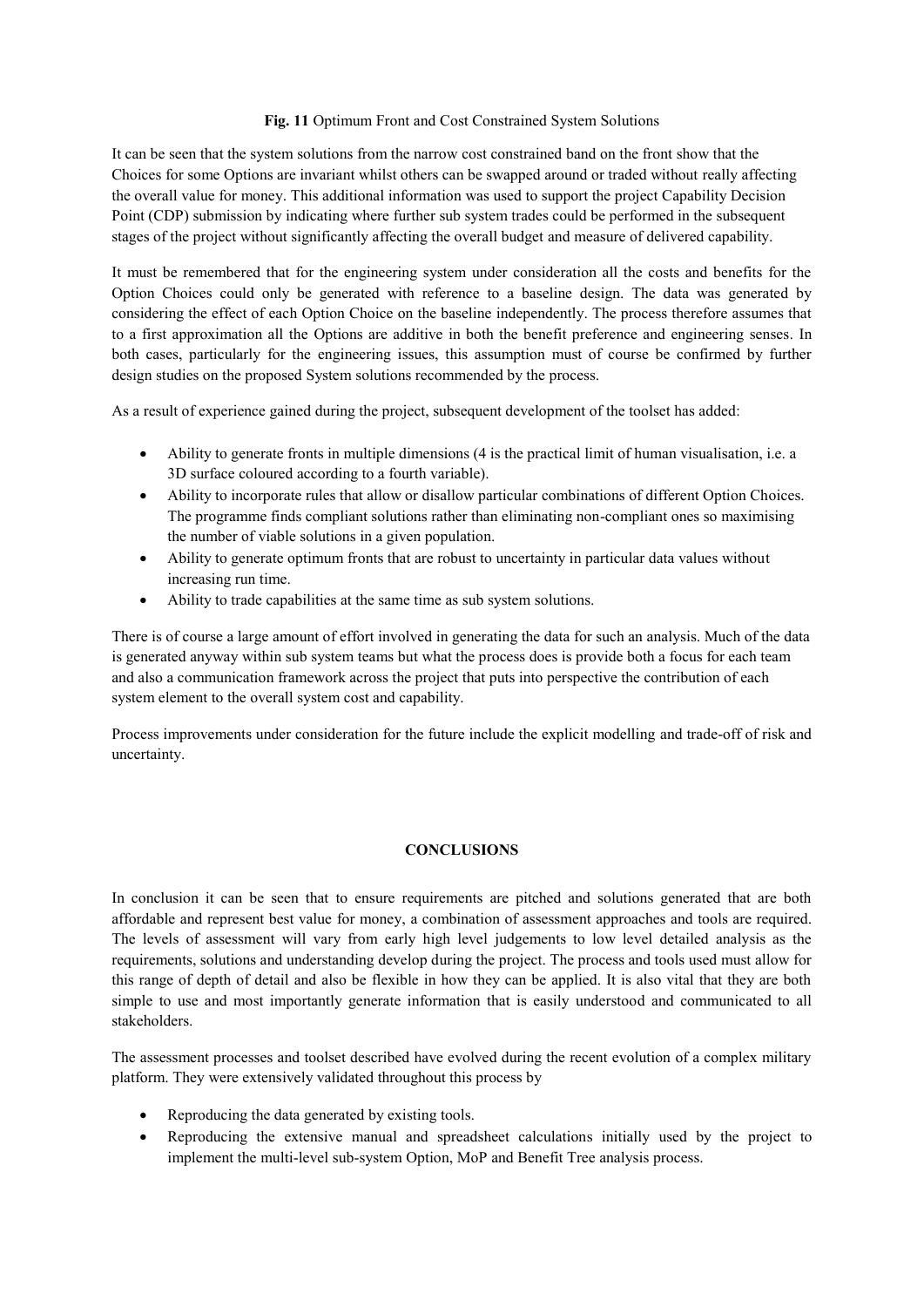The new toolset was also able to confirm and define the large number of optimum solutions that preliminary trial and error calculations had indicated existed, but could not be bounded, on the nonidealised Pareto front.

As such both the novel processes and the new toolset that implement it, have proved their value in assisting the project to demonstrate both affordability and value for money.

# **ACKNOWLEDGEMENTS**

The authors thank BAE Systems Maritime – Naval Ships and Catalyze Ltd. for permission to publish this paper and would like to acknowledge the help of their colleagues in its preparation.

#### **DISCLAIMER**

The views expressed in this paper are those of the authors and do not necessarily represent those of BAE Systems Maritime – Naval Ships or Catalyze Ltd.